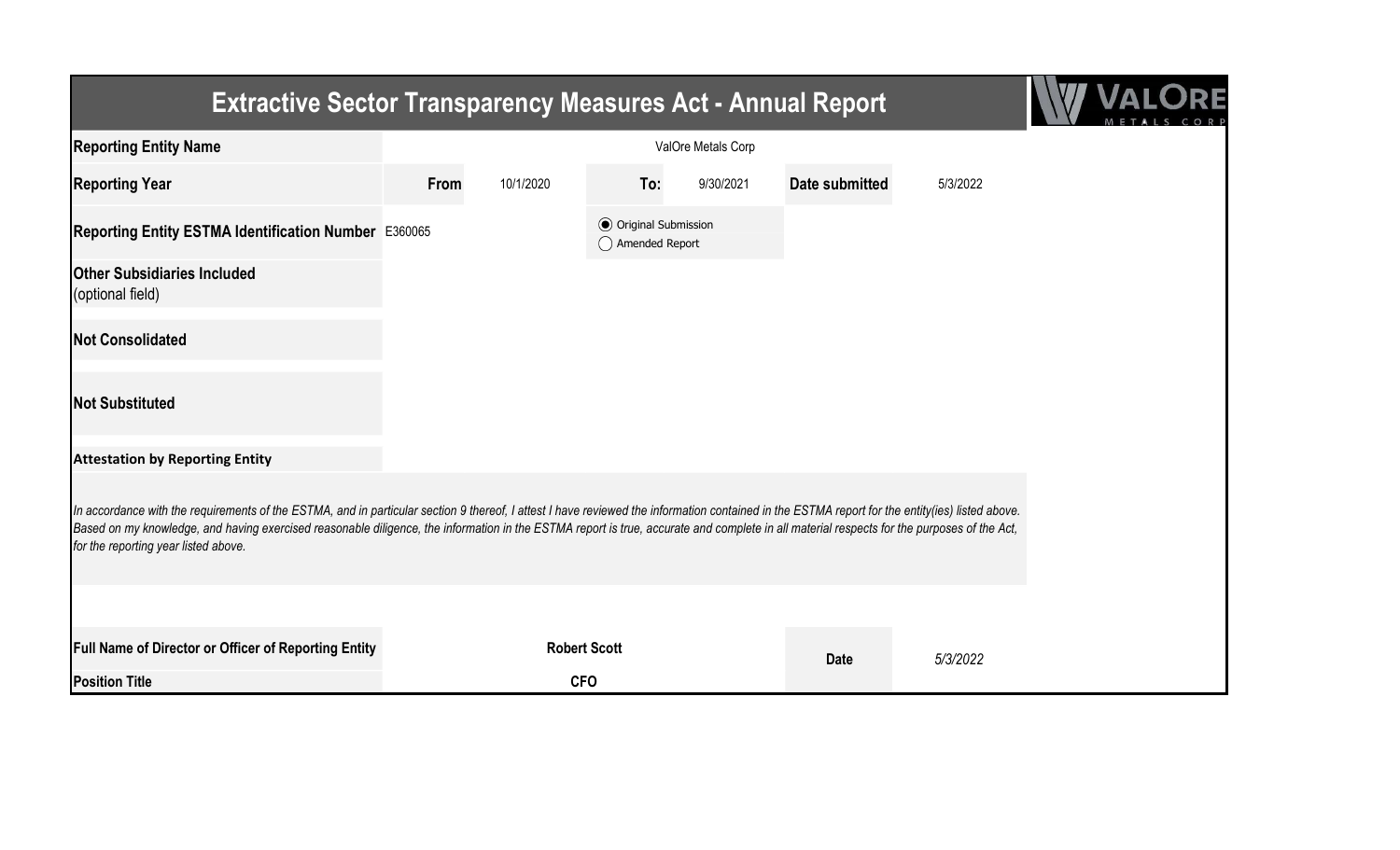| Extractive Sector Transparency Measures Act - Annual Report                                                                                                                      |                                   |                                                                                 |                                      |               |            |                                   |                |                  |                                               |                               |                                                                                                                                                                                                                                                                                                   |  |
|----------------------------------------------------------------------------------------------------------------------------------------------------------------------------------|-----------------------------------|---------------------------------------------------------------------------------|--------------------------------------|---------------|------------|-----------------------------------|----------------|------------------|-----------------------------------------------|-------------------------------|---------------------------------------------------------------------------------------------------------------------------------------------------------------------------------------------------------------------------------------------------------------------------------------------------|--|
| <b>Reporting Year</b><br><b>Reporting Entity Name</b><br><b>Reporting Entity ESTMA</b><br><b>Identification Number</b><br><b>Subsidiary Reporting Entities (if</b><br>necessary) | From:                             | 10/1/2020                                                                       | To:<br>ValOre Metals Corp<br>E360065 | 9/30/2021     |            | <b>Currency of the Report CAD</b> |                |                  |                                               |                               |                                                                                                                                                                                                                                                                                                   |  |
|                                                                                                                                                                                  | <b>Payments by Payee</b>          |                                                                                 |                                      |               |            |                                   |                |                  |                                               |                               |                                                                                                                                                                                                                                                                                                   |  |
| <b>Country</b>                                                                                                                                                                   | Payee Name <sup>1</sup>           | Departments, Agency, etc<br>within Payee that Received<br>Payments <sup>2</sup> | <b>Taxes</b>                         | Royalties     | Fees       | <b>Production Entitlements</b>    | <b>Bonuses</b> | <b>Dividends</b> | Infrastructure<br><b>Improvement Payments</b> | Total Amount paid to<br>Payee | Notes <sup>34</sup>                                                                                                                                                                                                                                                                               |  |
| Canada                                                                                                                                                                           | Nunavut Tunngavik<br>Incorporated |                                                                                 |                                      | 100,000.00 \$ | 174,822.00 |                                   |                |                  |                                               | <b>S</b>                      | \$145,278 relates to annual fees for<br>NTI MEA BI-35-16-001 FOXE & NTI<br>MEA BI-35-0001 re:Baffin Gold<br>274,822.00 project; \$29,544 relates to Annual<br>Fee's NTI MEA RI-30-001 SANAJI re:<br>Angilak project; and \$100K relates to<br>advance royalty payments for years<br>2016 and 2020 |  |
|                                                                                                                                                                                  |                                   |                                                                                 |                                      |               |            |                                   |                |                  |                                               |                               |                                                                                                                                                                                                                                                                                                   |  |
|                                                                                                                                                                                  |                                   |                                                                                 |                                      |               |            |                                   |                |                  |                                               |                               |                                                                                                                                                                                                                                                                                                   |  |
|                                                                                                                                                                                  |                                   |                                                                                 |                                      |               |            |                                   |                |                  |                                               |                               |                                                                                                                                                                                                                                                                                                   |  |
|                                                                                                                                                                                  |                                   |                                                                                 |                                      |               |            |                                   |                |                  |                                               |                               |                                                                                                                                                                                                                                                                                                   |  |
|                                                                                                                                                                                  |                                   |                                                                                 |                                      |               |            |                                   |                |                  |                                               |                               |                                                                                                                                                                                                                                                                                                   |  |
|                                                                                                                                                                                  |                                   |                                                                                 |                                      |               |            |                                   |                |                  |                                               |                               |                                                                                                                                                                                                                                                                                                   |  |
|                                                                                                                                                                                  |                                   |                                                                                 |                                      |               |            |                                   |                |                  |                                               |                               |                                                                                                                                                                                                                                                                                                   |  |
|                                                                                                                                                                                  |                                   |                                                                                 |                                      |               |            |                                   |                |                  |                                               |                               |                                                                                                                                                                                                                                                                                                   |  |
|                                                                                                                                                                                  |                                   |                                                                                 |                                      |               |            |                                   |                |                  |                                               |                               |                                                                                                                                                                                                                                                                                                   |  |
|                                                                                                                                                                                  |                                   |                                                                                 |                                      |               |            |                                   |                |                  |                                               |                               |                                                                                                                                                                                                                                                                                                   |  |
|                                                                                                                                                                                  |                                   |                                                                                 |                                      |               |            |                                   |                |                  |                                               |                               |                                                                                                                                                                                                                                                                                                   |  |
|                                                                                                                                                                                  |                                   |                                                                                 |                                      |               |            |                                   |                |                  |                                               |                               |                                                                                                                                                                                                                                                                                                   |  |
|                                                                                                                                                                                  |                                   |                                                                                 |                                      |               |            |                                   |                |                  |                                               |                               |                                                                                                                                                                                                                                                                                                   |  |
|                                                                                                                                                                                  |                                   |                                                                                 |                                      |               |            |                                   |                |                  |                                               |                               |                                                                                                                                                                                                                                                                                                   |  |
|                                                                                                                                                                                  |                                   |                                                                                 |                                      |               |            |                                   |                |                  |                                               |                               |                                                                                                                                                                                                                                                                                                   |  |
|                                                                                                                                                                                  |                                   |                                                                                 |                                      |               |            |                                   |                |                  |                                               |                               |                                                                                                                                                                                                                                                                                                   |  |
|                                                                                                                                                                                  |                                   |                                                                                 |                                      |               |            |                                   |                |                  |                                               |                               |                                                                                                                                                                                                                                                                                                   |  |
|                                                                                                                                                                                  |                                   |                                                                                 |                                      |               |            |                                   |                |                  |                                               |                               |                                                                                                                                                                                                                                                                                                   |  |
| <b>Additional Notes:</b>                                                                                                                                                         |                                   |                                                                                 |                                      |               |            |                                   |                |                  |                                               |                               |                                                                                                                                                                                                                                                                                                   |  |